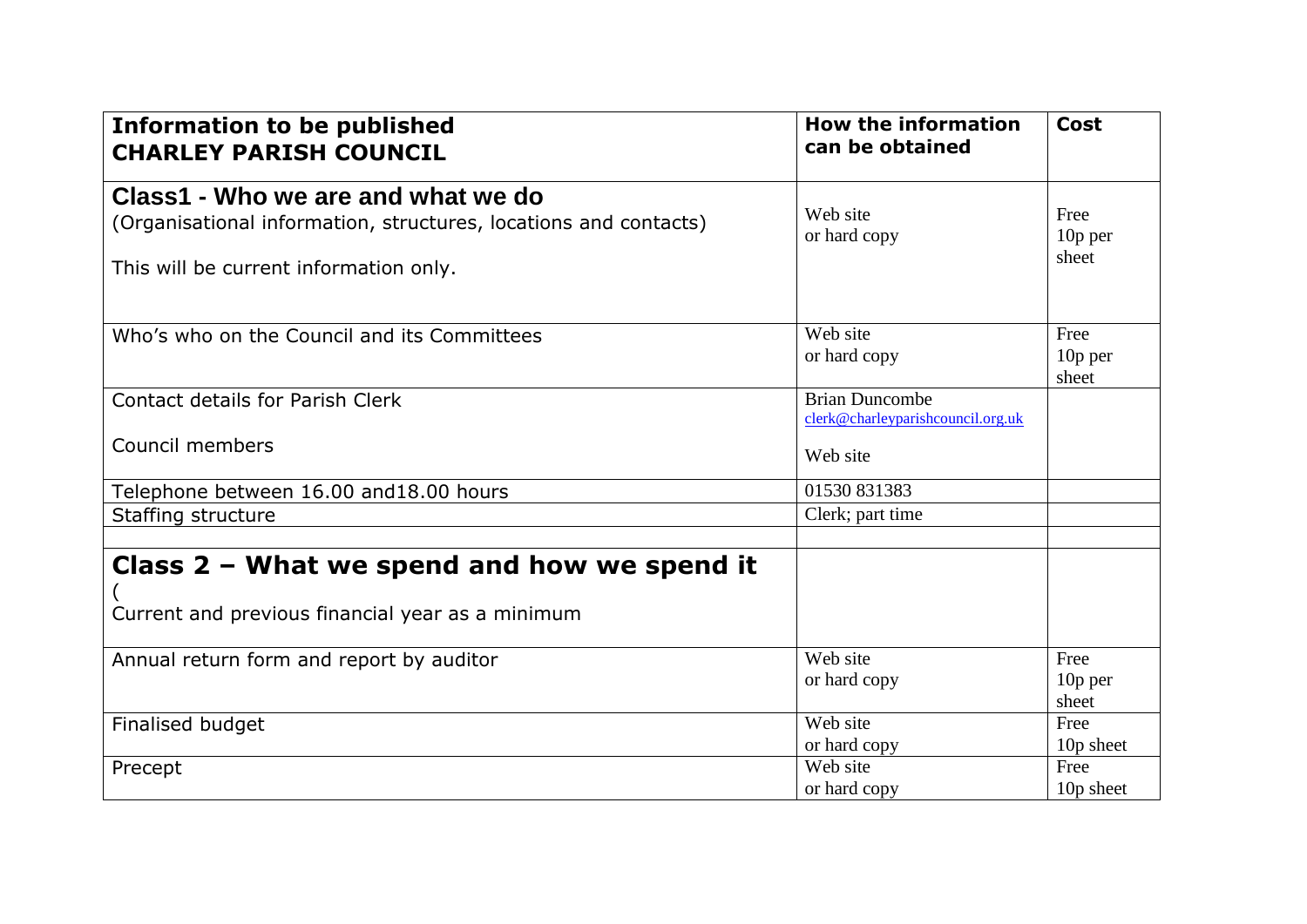| Financial Standing Orders and Regulations                                       | Web site or hard copy | Free/10p  |
|---------------------------------------------------------------------------------|-----------------------|-----------|
| Grants given and received                                                       | Web site              | Free      |
|                                                                                 | or hard copy          | 10p sheet |
| List of current contracts awarded and value of contract                         | N/A                   |           |
| Members' allowances and expenses                                                | Web site              | Free      |
|                                                                                 | or hard copy          | 10p sheet |
|                                                                                 |                       |           |
| Class 3 – What our priorities are and how we                                    |                       |           |
| are doing                                                                       |                       |           |
| (Strategies and plans, performance indicators, audits, inspections and reviews) |                       |           |
| Current and previous year as a minimum                                          |                       |           |
| Parish Plan (current and previous year as a minimum)                            | N/A                   |           |
| Annual Report to Parish or Community Meeting (current and previous year as      | Web site              | Free      |
| a minimum)                                                                      | or hard copy          | 10p sheet |
| Quality status                                                                  | N/A                   |           |
|                                                                                 |                       |           |
|                                                                                 |                       |           |
| Class 4 - How we make decisions                                                 |                       |           |
| (Decision making processes and records of decisions)                            |                       |           |
|                                                                                 |                       |           |
| Current and previous council year as a minimum                                  |                       |           |
|                                                                                 |                       |           |
| Timetable of meetings (Council and any committee/sub-committee                  | Web site              | Free      |
| meetings and parish meetings)                                                   | <b>Newsletter</b>     | Free      |
|                                                                                 | Hard copy             | 10p sheet |
|                                                                                 |                       |           |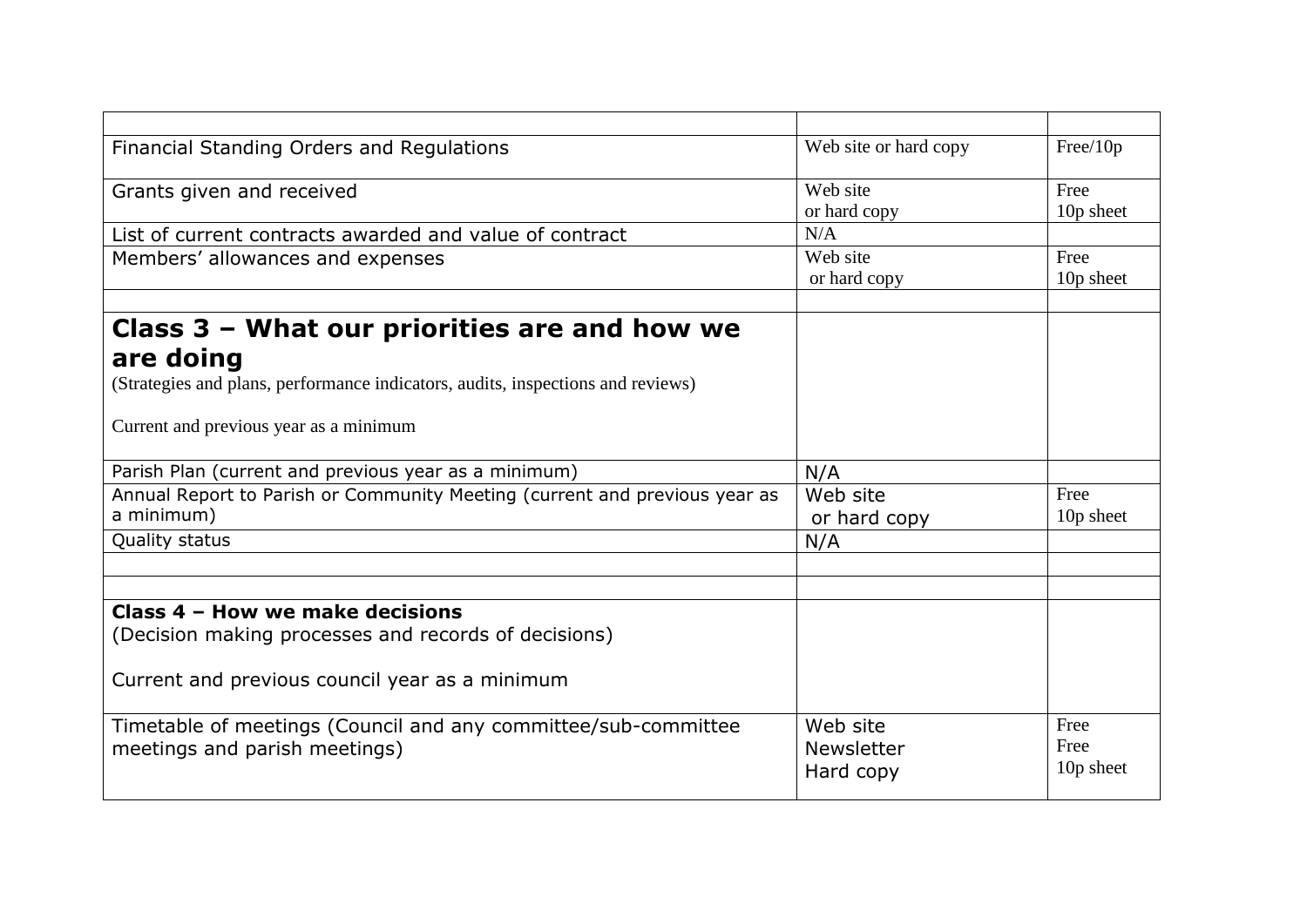| 10p sheet<br>10p sheet |
|------------------------|
|                        |
|                        |
|                        |
|                        |
|                        |
| 10p sheet              |
|                        |
| 10 <sub>p</sub> sheet  |
|                        |
|                        |
|                        |
|                        |
|                        |
|                        |
| 10 <sub>p</sub> per    |
| 10p sheet              |
|                        |
| 10p sheet              |
|                        |
|                        |
|                        |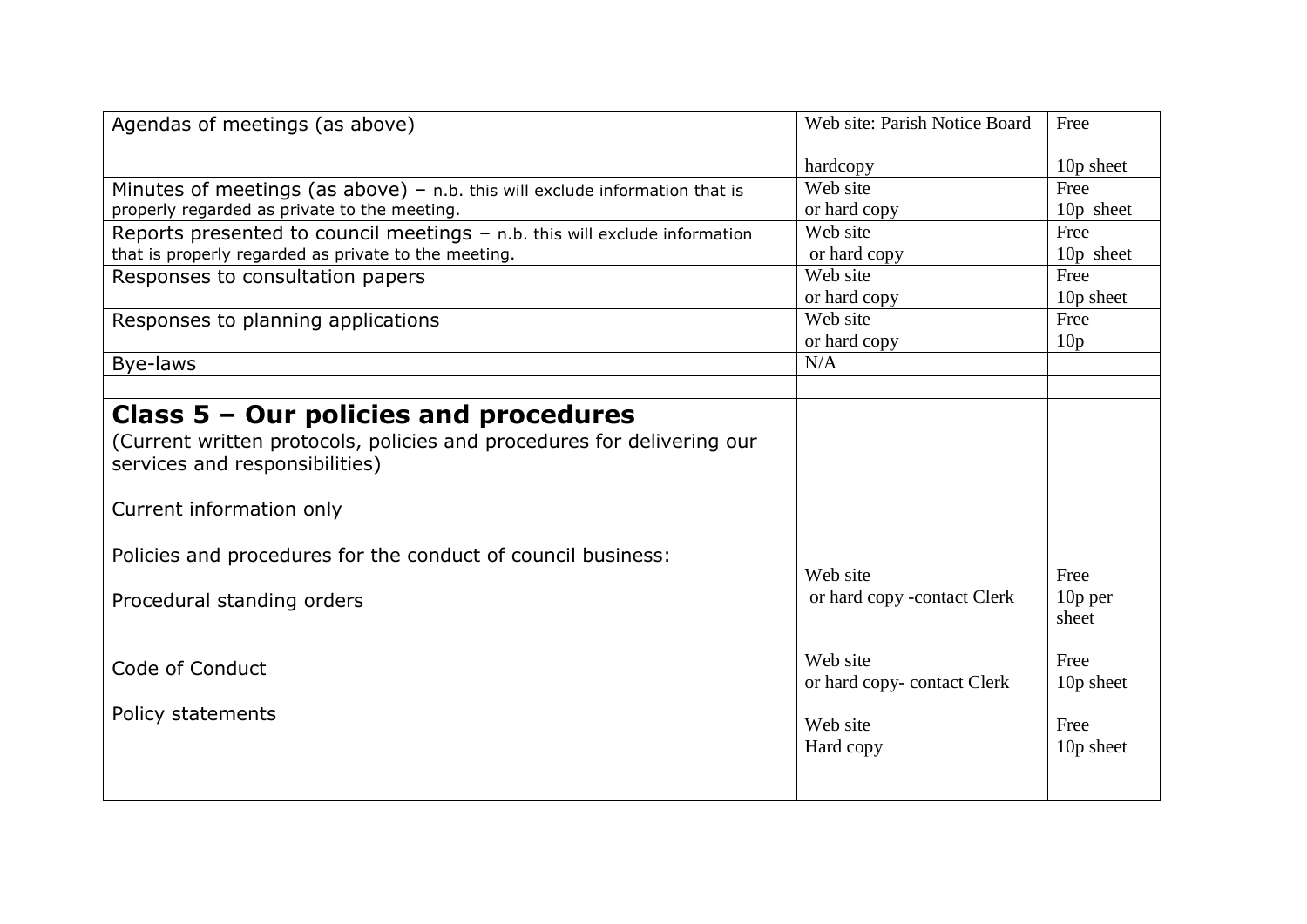| Policies and procedures for the provision of services and about the<br>employment of staff:<br>Policies and procedures for handling requests for information<br>Complaints procedures (including those covering requests for<br>information and operating the publication scheme.) | Web site<br>or hard copy<br>Web site $-$ or contact Clerk<br>Web site - or contact Clerk | Free<br>10p sheet |
|------------------------------------------------------------------------------------------------------------------------------------------------------------------------------------------------------------------------------------------------------------------------------------|------------------------------------------------------------------------------------------|-------------------|
| Information security policy                                                                                                                                                                                                                                                        | <b>Contact Clerk</b>                                                                     |                   |
| Records management policies (records retention, destruction and                                                                                                                                                                                                                    | Web site                                                                                 | Free              |
| archive)                                                                                                                                                                                                                                                                           | Hard copy                                                                                | 10p sheet         |
| Data protection policies                                                                                                                                                                                                                                                           | Web site                                                                                 | Free              |
| Schedule of charges (for the publication of information)                                                                                                                                                                                                                           | <b>Contact Clerk</b>                                                                     |                   |
|                                                                                                                                                                                                                                                                                    |                                                                                          |                   |
| Class 6 - Lists and Registers<br>Currently maintained lists and registers only                                                                                                                                                                                                     | (hard copy or website;<br>some information may<br>only be available by<br>inspection)    |                   |
| Any publicly available register or list (if any are held this should be publicised;                                                                                                                                                                                                | Inspection - contact                                                                     |                   |
| in most circumstances existing access provisions will suffice)                                                                                                                                                                                                                     | <b>Clerk</b>                                                                             |                   |
| Assets register                                                                                                                                                                                                                                                                    | Web                                                                                      | Free              |
|                                                                                                                                                                                                                                                                                    | Hard copy                                                                                | 10p sheet         |
| Disclosure log (indicating the information that has been provided in response to<br>requests; recommended as good practice, but may not be held by parish councils)                                                                                                                | n/a                                                                                      |                   |
| Register of members' interests                                                                                                                                                                                                                                                     | Web                                                                                      | Free              |
|                                                                                                                                                                                                                                                                                    | <b>Inspection-contact Clerk</b>                                                          |                   |
| Register of gifts and hospitality                                                                                                                                                                                                                                                  | Hard copy - contact<br><b>Clerk</b>                                                      |                   |
|                                                                                                                                                                                                                                                                                    |                                                                                          |                   |